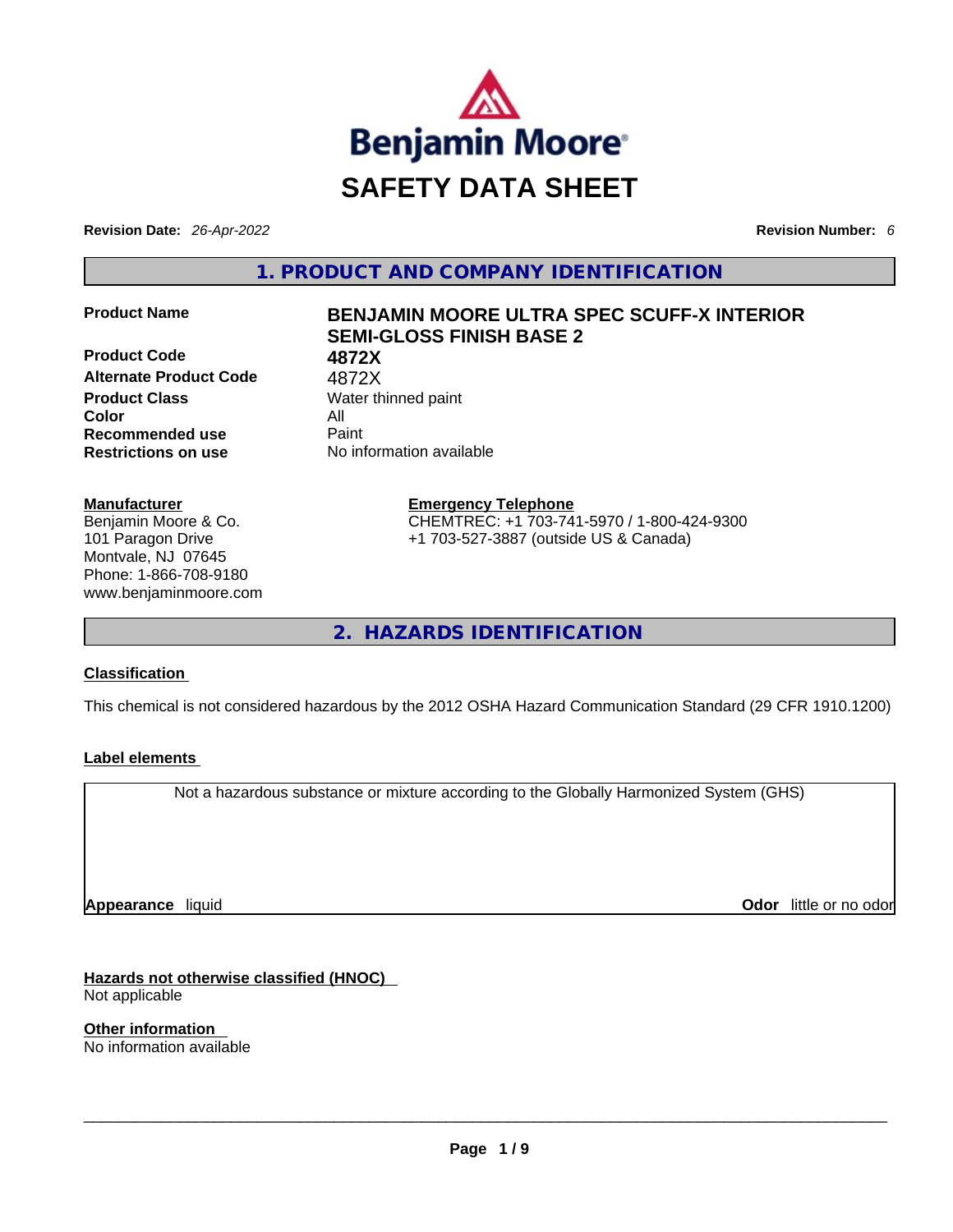**WARNING:** This product contains isothiazolinone compounds at levels of <0.1%. These substances are biocides commonly found in most paints and a variety of personal care products as a preservative. Certain individuals may be sensitive or allergic to these substances, even at low levels.

# **3. COMPOSITION INFORMATION ON COMPONENTS**

| <b>Chemical name</b>        | CAS No.    | Weight-%    |
|-----------------------------|------------|-------------|
| Titanium dioxide            | 13463-67-7 | $10 - 15$   |
| Kaolin                      | 1332-58-7  | $5 - 10$    |
| Silica amorphous            | 7631-86-9  | - 5         |
| 2-Amino-2-methly-1-propanol | 124-68-5   | $0.1 - 0.5$ |

|                                                  | 4. FIRST AID MEASURES                                                                                    |
|--------------------------------------------------|----------------------------------------------------------------------------------------------------------|
| <b>General Advice</b>                            | No hazards which require special first aid measures.                                                     |
| <b>Eye Contact</b>                               | Rinse thoroughly with plenty of water for at least 15 minutes and consult a<br>physician.                |
| <b>Skin Contact</b>                              | Wash off immediately with soap and plenty of water while removing all<br>contaminated clothes and shoes. |
| <b>Inhalation</b>                                | Move to fresh air. If symptoms persist, call a physician.                                                |
| Ingestion                                        | Clean mouth with water and afterwards drink plenty of water. Consult a physician<br>if necessary.        |
| <b>Most Important</b><br><b>Symptoms/Effects</b> | None known.                                                                                              |
| <b>Notes To Physician</b>                        | Treat symptomatically.                                                                                   |
|                                                  | 5. FIRE-FIGHTING MEASURES                                                                                |

| <b>Suitable Extinguishing Media</b>                   | Use extinguishing measures that are appropriate to local<br>circumstances and the surrounding environment.                                   |
|-------------------------------------------------------|----------------------------------------------------------------------------------------------------------------------------------------------|
| Protective equipment and precautions for firefighters | As in any fire, wear self-contained breathing apparatus<br>pressure-demand, MSHA/NIOSH (approved or equivalent)<br>and full protective gear. |
| <b>Specific Hazards Arising From The Chemical</b>     | Closed containers may rupture if exposed to fire or<br>extreme heat.                                                                         |
| <b>Sensitivity to mechanical impact</b>               | No                                                                                                                                           |
| Sensitivity to static discharge                       | No                                                                                                                                           |
| <b>Flash Point Data</b><br>Flash point (°F)           | Not applicable                                                                                                                               |
|                                                       |                                                                                                                                              |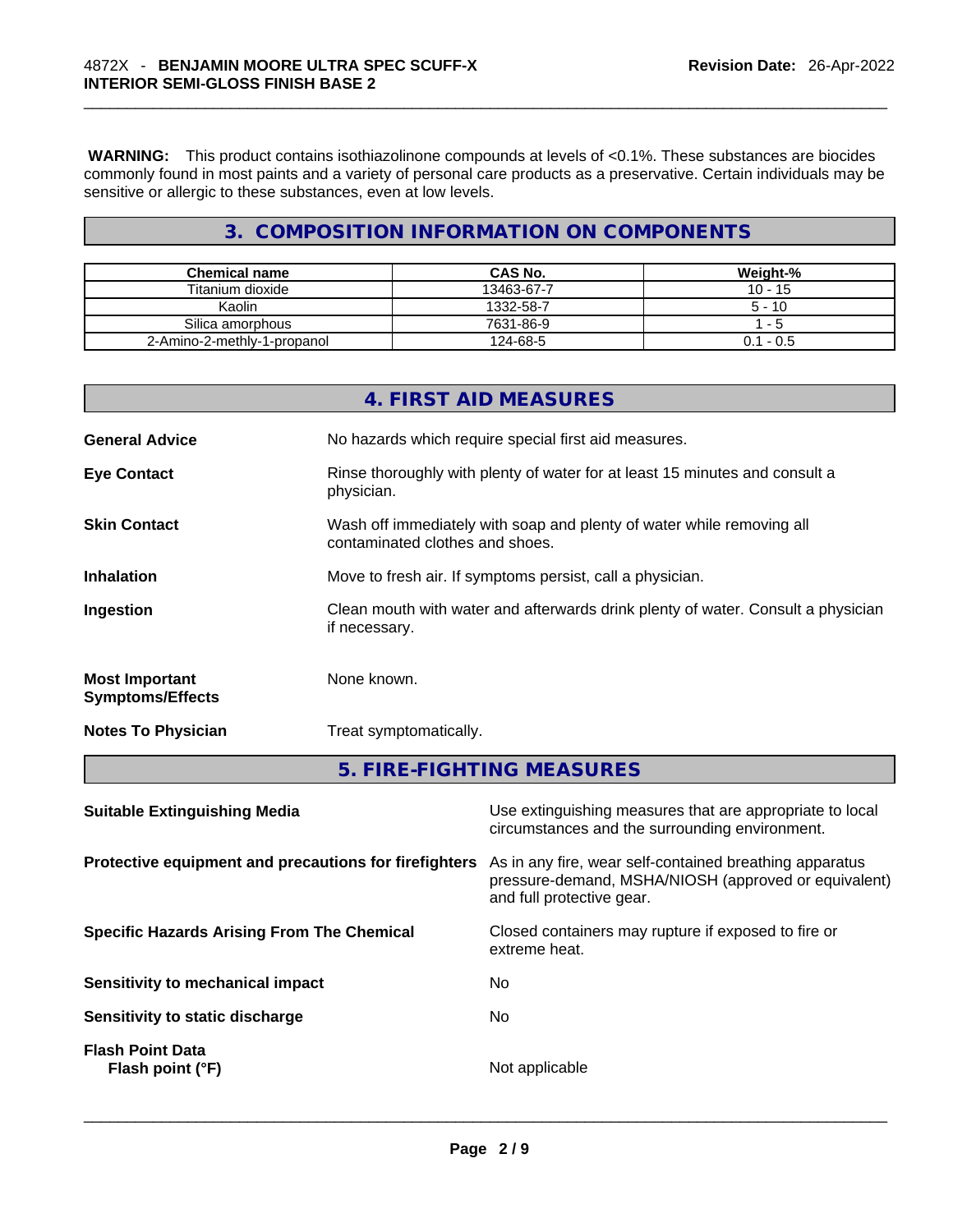| Flash Point (°C)<br>Method                                    |                        | Not applicable<br>Not applicable |                                |
|---------------------------------------------------------------|------------------------|----------------------------------|--------------------------------|
| <b>Flammability Limits In Air</b>                             |                        |                                  |                                |
| Lower flammability limit:<br><b>Upper flammability limit:</b> |                        | Not applicable<br>Not applicable |                                |
| <b>NFPA</b><br>Health: 1                                      | <b>Flammability: 0</b> | Instability: 0                   | <b>Special:</b> Not Applicable |
| <b>NFPA Legend</b><br>0 - Not Hazardous                       |                        |                                  |                                |

- 1 Slightly
- 2 Moderate
- 3 High
- 4 Severe

*The ratings assigned are only suggested ratings, the contractor/employer has ultimate responsibilities for NFPA ratings where this system is used.* 

*Additional information regarding the NFPA rating system is available from the National Fire Protection Agency (NFPA) at www.nfpa.org.* 

|                                  | <b>6. ACCIDENTAL RELEASE MEASURES</b>                                                                                                                                            |
|----------------------------------|----------------------------------------------------------------------------------------------------------------------------------------------------------------------------------|
| <b>Personal Precautions</b>      | Avoid contact with skin, eyes and clothing. Ensure adequate ventilation.                                                                                                         |
| <b>Other Information</b>         | Prevent further leakage or spillage if safe to do so.                                                                                                                            |
| <b>Environmental precautions</b> | See Section 12 for additional Ecological Information.                                                                                                                            |
| <b>Methods for Cleaning Up</b>   | Soak up with inert absorbent material. Sweep up and shovel into suitable<br>containers for disposal.                                                                             |
|                                  | 7. HANDLING AND STORAGE                                                                                                                                                          |
| <b>Handling</b>                  | Avoid contact with skin, eyes and clothing. Avoid breathing vapors, spray mists or<br>sanding dust. In case of insufficient ventilation, wear suitable respiratory<br>equipment. |
| <b>Storage</b>                   | Keep container tightly closed. Keep out of the reach of children.                                                                                                                |
| <b>Incompatible Materials</b>    | No information available                                                                                                                                                         |
|                                  |                                                                                                                                                                                  |

# **8. EXPOSURE CONTROLS/PERSONAL PROTECTION**

# **Exposure Limits**

| <b>Chemical name</b> | <b>ACGIH TLV</b>                                                                                                                     | <b>OSHA PEL</b>                                        |
|----------------------|--------------------------------------------------------------------------------------------------------------------------------------|--------------------------------------------------------|
| Titanium dioxide     | TWA: $10 \text{ mg/m}^3$                                                                                                             | 15 mg/m $3$ - TWA                                      |
| Kaolin               | TWA: $2 \text{ mg/m}^3$ particulate matter<br>containing no asbestos and <1%<br>crystalline silica, respirable particulate<br>matter | 15 mg/m <sup>3</sup> - TWA<br>$5 \text{ mg/m}^3$ - TWA |
| Silica amorphous     | N/E                                                                                                                                  | 20 mppcf - TWA                                         |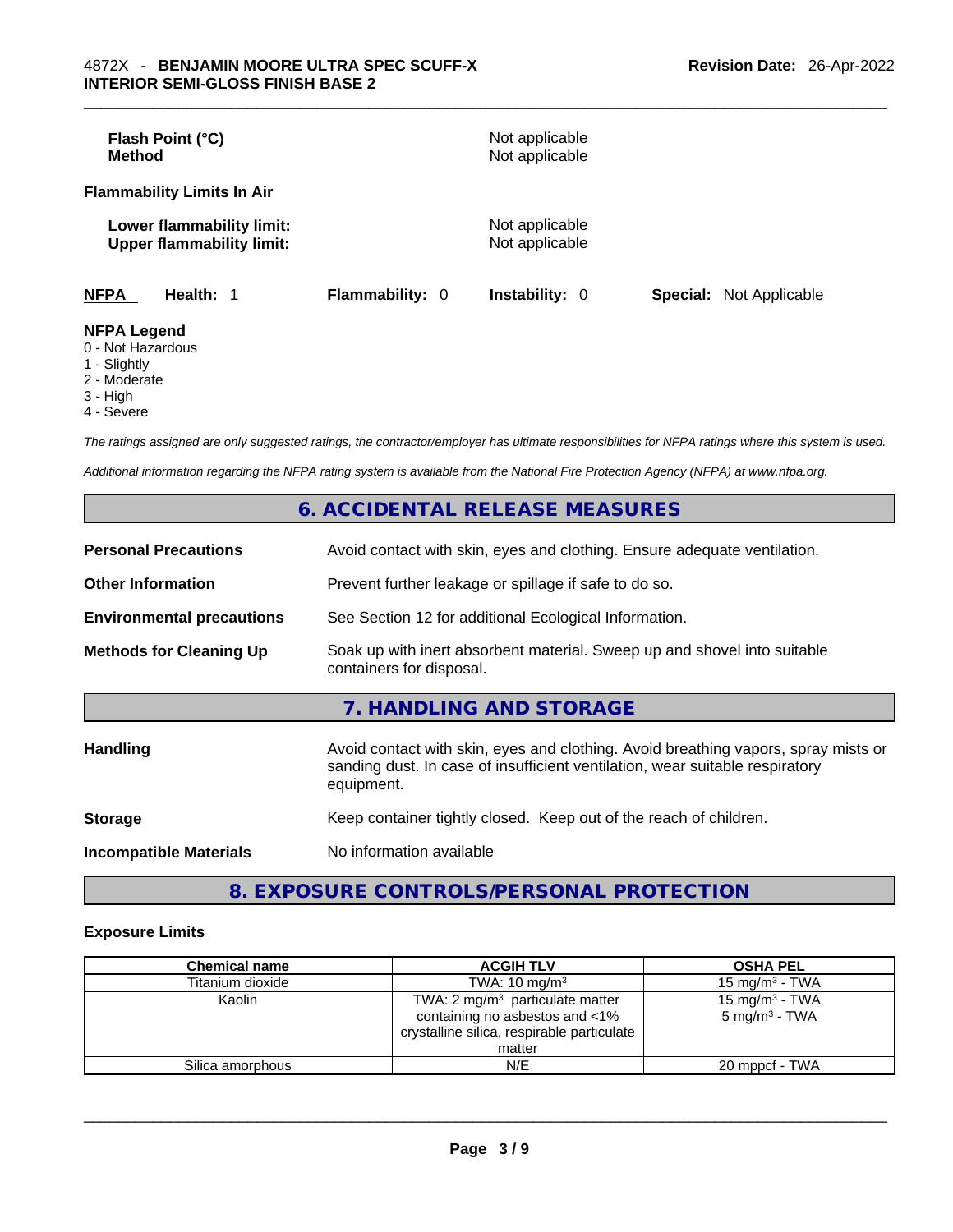| Legend |  |  |
|--------|--|--|
|        |  |  |

ACGIH - American Conference of Governmental Industrial Hygienists Exposure Limits OSHA - Occupational Safety & Health Administration Exposure Limits N/E - Not Established

| <b>Engineering Measures</b><br>Ensure adequate ventilation, especially in confined areas. |                                                                                                                                     |  |
|-------------------------------------------------------------------------------------------|-------------------------------------------------------------------------------------------------------------------------------------|--|
| <b>Personal Protective Equipment</b>                                                      |                                                                                                                                     |  |
| <b>Eye/Face Protection</b>                                                                | Safety glasses with side-shields.                                                                                                   |  |
| <b>Skin Protection</b>                                                                    | Protective gloves and impervious clothing.                                                                                          |  |
| <b>Respiratory Protection</b>                                                             | In case of insufficient ventilation wear suitable respiratory equipment.                                                            |  |
| <b>Hygiene Measures</b>                                                                   | Avoid contact with skin, eyes and clothing. Remove and wash contaminated<br>clothing before re-use. Wash thoroughly after handling. |  |

# **9. PHYSICAL AND CHEMICAL PROPERTIES**

**Appearance liquid**<br> **Odor** little c **Odor Threshold No information available No information available Density (lbs/gal)** 9.85 - 9.95 **Specific Gravity** 1.18 - 1.20 **pH** No information available **Viscosity (cps) Viscosity (cps) No information available Solubility(ies)** No information available **Water solubility Water solubility No information available Evaporation Rate No information available No information available Vapor pressure**  No information available **Vapor pressure No information available Vapor density**<br> **We Solids**<br>
We Solids
2019<br>
We Solid Solid Solid Structure 2019<br>
2019<br>
2019<br>
2019<br>
2019<br>
2019<br>
2019<br>
2019<br>
2019<br>
2019<br>
2019<br>
2019 **Wt. % Solids** 40 - 50 **Vol. % Solids Wt. % Volatiles** 50 - 60 **Vol. % Volatiles** 60 - 70 **VOC Regulatory Limit (g/L)**  $\leq 50$ <br> **Boiling Point (°F)** 212 **Boiling Point (°F) Boiling Point (°C)** 100 **Freezing point (°F)** 32 **Freezing Point (°C)** 0 **Flash point (°F)** Not applicable **Flash Point (°C)** Not applicable **Method** Not applicable<br> **Elammability (solid. gas)** Not applicable Not applicable **Flammability** (solid, gas) **Upper flammability limit:** Not applicable **Lower flammability limit:** Not applicable **Autoignition Temperature (°F)** No information available **Autoignition Temperature (°C)** No information available **Decomposition Temperature (°F)** No information available **Decomposition Temperature (°C)** No information available<br> **Partition coefficient Partition available Partition coefficient**No information available \_\_\_\_\_\_\_\_\_\_\_\_\_\_\_\_\_\_\_\_\_\_\_\_\_\_\_\_\_\_\_\_\_\_\_\_\_\_\_\_\_\_\_\_\_\_\_\_\_\_\_\_\_\_\_\_\_\_\_\_\_\_\_\_\_\_\_\_\_\_\_\_\_\_\_\_\_\_\_\_\_\_\_\_\_\_\_\_\_\_\_\_\_

**Odor** little or no odor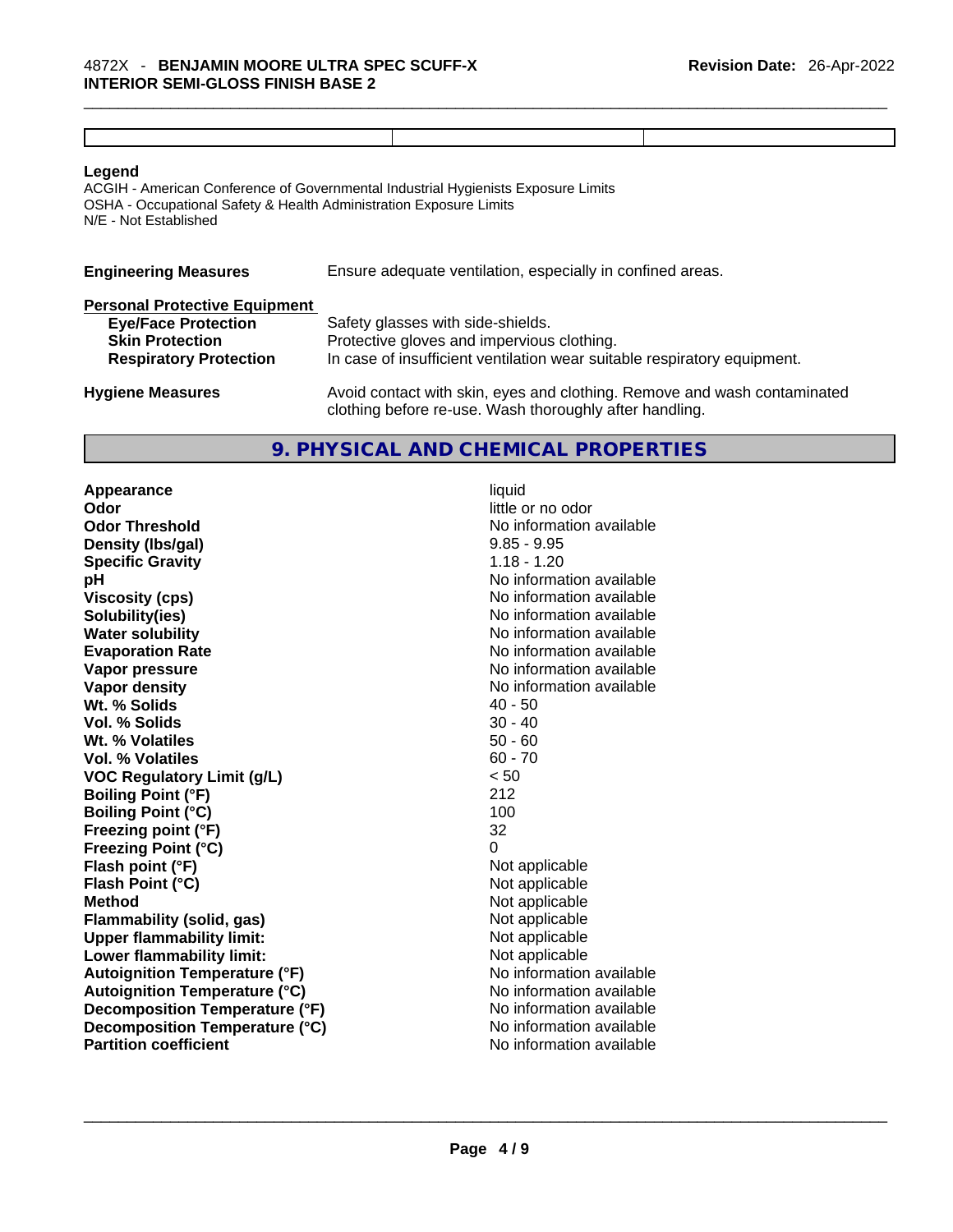| <b>Reactivity</b>                       | Not Applicable                           |
|-----------------------------------------|------------------------------------------|
| <b>Chemical Stability</b>               | Stable under normal conditions.          |
| <b>Conditions to avoid</b>              | Prevent from freezing.                   |
| <b>Incompatible Materials</b>           | No materials to be especially mentioned. |
| <b>Hazardous Decomposition Products</b> | None under normal use.                   |
| Possibility of hazardous reactions      | None under normal conditions of use.     |

# **11. TOXICOLOGICAL INFORMATION**

| Information on likely routes of exposure<br><b>Principal Routes of Exposure</b><br>Eye contact, skin contact and inhalation.<br>No information available<br>Symptoms related to the physical, chemical and toxicological characteristics<br>No information available<br><b>Symptoms</b><br>Delayed and immediate effects as well as chronic effects from short and long-term exposure<br>May cause slight irritation.<br>Eye contact<br>Substance may cause slight skin irritation. Prolonged or repeated contact may dry<br><b>Skin contact</b><br>skin and cause irritation.<br>May cause irritation of respiratory tract.<br>Ingestion may cause gastrointestinal irritation, nausea, vomiting and diarrhea.<br>Ingestion<br><b>Sensitization</b><br>No information available<br>No information available.<br><b>Neurological Effects</b><br><b>Mutagenic Effects</b><br>No information available.<br><b>Reproductive Effects</b><br>No information available.<br><b>Developmental Effects</b><br>No information available.<br><b>Target organ effects</b><br>No information available.<br>No information available.<br><b>STOT - single exposure</b><br><b>STOT - repeated exposure</b><br>No information available.<br>Other adverse effects<br>No information available.<br>No information available<br><b>Aspiration Hazard</b> | <b>Product Information</b> |  |
|----------------------------------------------------------------------------------------------------------------------------------------------------------------------------------------------------------------------------------------------------------------------------------------------------------------------------------------------------------------------------------------------------------------------------------------------------------------------------------------------------------------------------------------------------------------------------------------------------------------------------------------------------------------------------------------------------------------------------------------------------------------------------------------------------------------------------------------------------------------------------------------------------------------------------------------------------------------------------------------------------------------------------------------------------------------------------------------------------------------------------------------------------------------------------------------------------------------------------------------------------------------------------------------------------------------------------------------|----------------------------|--|
|                                                                                                                                                                                                                                                                                                                                                                                                                                                                                                                                                                                                                                                                                                                                                                                                                                                                                                                                                                                                                                                                                                                                                                                                                                                                                                                                        |                            |  |
|                                                                                                                                                                                                                                                                                                                                                                                                                                                                                                                                                                                                                                                                                                                                                                                                                                                                                                                                                                                                                                                                                                                                                                                                                                                                                                                                        |                            |  |
|                                                                                                                                                                                                                                                                                                                                                                                                                                                                                                                                                                                                                                                                                                                                                                                                                                                                                                                                                                                                                                                                                                                                                                                                                                                                                                                                        | <b>Acute Toxicity</b>      |  |
|                                                                                                                                                                                                                                                                                                                                                                                                                                                                                                                                                                                                                                                                                                                                                                                                                                                                                                                                                                                                                                                                                                                                                                                                                                                                                                                                        | <b>Product Information</b> |  |
|                                                                                                                                                                                                                                                                                                                                                                                                                                                                                                                                                                                                                                                                                                                                                                                                                                                                                                                                                                                                                                                                                                                                                                                                                                                                                                                                        |                            |  |
|                                                                                                                                                                                                                                                                                                                                                                                                                                                                                                                                                                                                                                                                                                                                                                                                                                                                                                                                                                                                                                                                                                                                                                                                                                                                                                                                        |                            |  |
|                                                                                                                                                                                                                                                                                                                                                                                                                                                                                                                                                                                                                                                                                                                                                                                                                                                                                                                                                                                                                                                                                                                                                                                                                                                                                                                                        |                            |  |
|                                                                                                                                                                                                                                                                                                                                                                                                                                                                                                                                                                                                                                                                                                                                                                                                                                                                                                                                                                                                                                                                                                                                                                                                                                                                                                                                        | <b>Inhalation</b>          |  |
|                                                                                                                                                                                                                                                                                                                                                                                                                                                                                                                                                                                                                                                                                                                                                                                                                                                                                                                                                                                                                                                                                                                                                                                                                                                                                                                                        |                            |  |

**Numerical measures of toxicity**

**The following values are calculated based on chapter 3.1 of the GHS document**

**ATEmix (oral)** 77094 mg/kg \_\_\_\_\_\_\_\_\_\_\_\_\_\_\_\_\_\_\_\_\_\_\_\_\_\_\_\_\_\_\_\_\_\_\_\_\_\_\_\_\_\_\_\_\_\_\_\_\_\_\_\_\_\_\_\_\_\_\_\_\_\_\_\_\_\_\_\_\_\_\_\_\_\_\_\_\_\_\_\_\_\_\_\_\_\_\_\_\_\_\_\_\_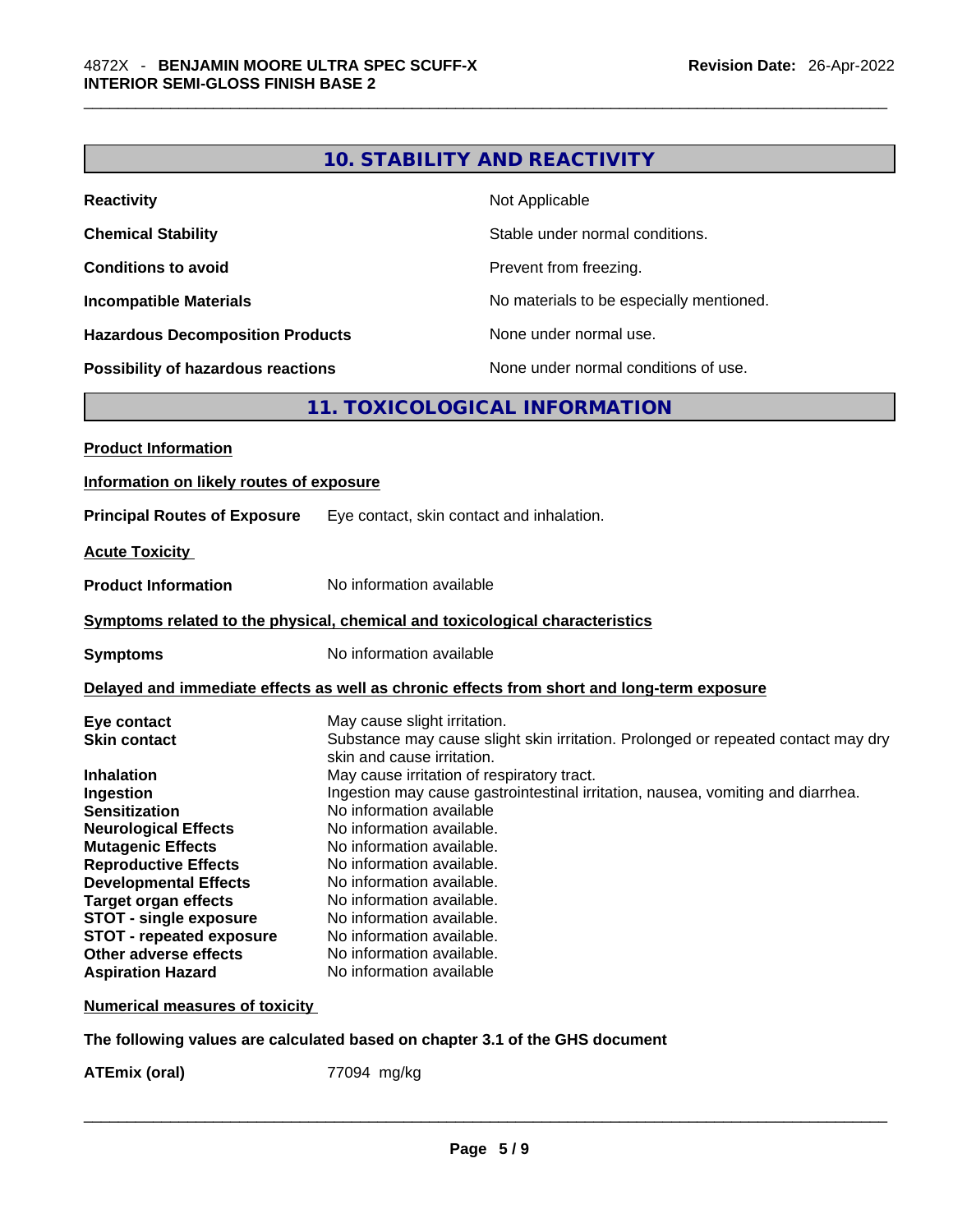| ATEmix (dermal)                      | 102497 mg/kg |
|--------------------------------------|--------------|
| <b>ATEmix (inhalation-dust/mist)</b> | 365 mg/L     |

### **Component Information**

| Chemical name                           | Oral LD50             | Dermal LD50             | Inhalation LC50          |
|-----------------------------------------|-----------------------|-------------------------|--------------------------|
| Titanium dioxide                        | $> 10000$ mg/kg (Rat) |                         |                          |
| 13463-67-7                              |                       |                         |                          |
| Kaolin<br>1332-58-7                     | $>$ 5000 mg/kg (Rat)  | $>$ 5000 mg/kg (Rat)    | $\overline{\phantom{0}}$ |
| Silica amorphous<br>7631-86-9           | $= 7900$ mg/kg (Rat)  | $>$ 2000 mg/kg (Rabbit) | $\overline{\phantom{0}}$ |
| 2-Amino-2-methly-1-propanol<br>124-68-5 | $= 2900$ mg/kg (Rat)  | $>$ 2000 mg/kg (Rabbit) |                          |

# **Chronic Toxicity**

#### **Carcinogenicity**

*The information below indicates whether each agency has listed any ingredient as a carcinogen:.* 

| <b>Chemical name</b> | <b>IARC</b>               | <b>NTP</b> | OSHA   |
|----------------------|---------------------------|------------|--------|
|                      | 2B<br>Possible<br>: Human |            | ∟isted |
| dioxide<br>Titanium  | Carcınoɑen                |            |        |

• Although IARC has classified titanium dioxide as possibly carcinogenic to humans (2B), their summary concludes: "No significant exposure to titanium dioxide is thought to occur during the use of products in which titanium dioxide is bound to other materials, such as paint."

### **Legend**

IARC - International Agency for Research on Cancer NTP - National Toxicity Program OSHA - Occupational Safety & Health Administration

**12. ECOLOGICAL INFORMATION** 

# **Ecotoxicity Effects**

The environmental impact of this product has not been fully investigated.

# **Product Information**

## **Acute Toxicity to Fish**

No information available

#### **Acute Toxicity to Aquatic Invertebrates**

No information available

## **Acute Toxicity to Aquatic Plants**

No information available

#### **Persistence / Degradability**

No information available.

**Bioaccumulation**<br>There is no data for this product. There is no data for this product. \_\_\_\_\_\_\_\_\_\_\_\_\_\_\_\_\_\_\_\_\_\_\_\_\_\_\_\_\_\_\_\_\_\_\_\_\_\_\_\_\_\_\_\_\_\_\_\_\_\_\_\_\_\_\_\_\_\_\_\_\_\_\_\_\_\_\_\_\_\_\_\_\_\_\_\_\_\_\_\_\_\_\_\_\_\_\_\_\_\_\_\_\_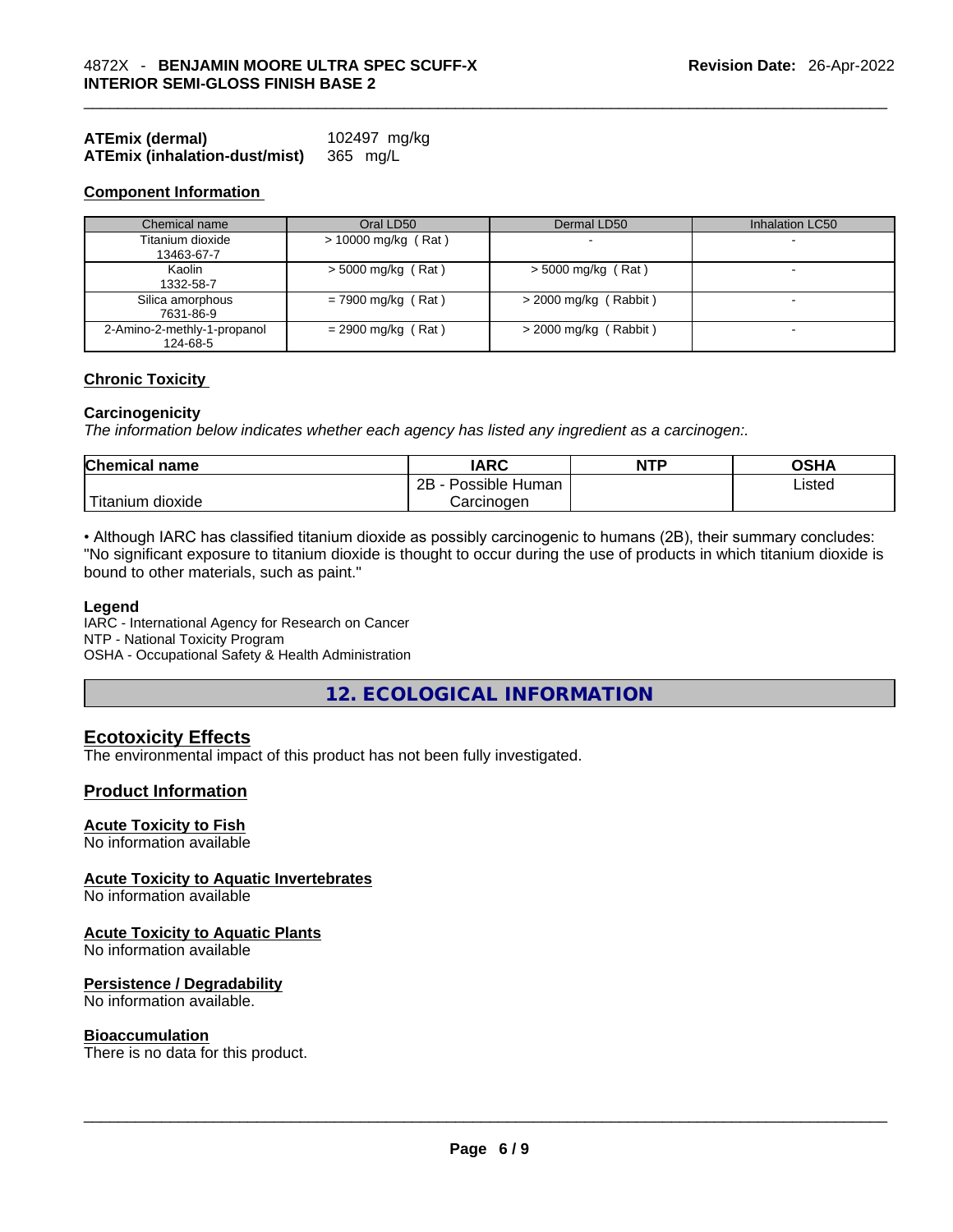# **Mobility in Environmental Media**

No information available.

# **Ozone**

No information available

# **Component Information**

# **Acute Toxicity to Fish**

Titanium dioxide  $LC50:$  > 1000 mg/L (Fathead Minnow - 96 hr.)

# **Acute Toxicity to Aquatic Invertebrates**

No information available

# **Acute Toxicity to Aquatic Plants**

No information available

|                                                                                                                                                                                   | <b>13. DISPOSAL CONSIDERATIONS</b>                                                                                                                                                                                        |  |
|-----------------------------------------------------------------------------------------------------------------------------------------------------------------------------------|---------------------------------------------------------------------------------------------------------------------------------------------------------------------------------------------------------------------------|--|
| <b>Waste Disposal Method</b>                                                                                                                                                      | Dispose of in accordance with federal, state, and local regulations. Local<br>requirements may vary, consult your sanitation department or state-designated<br>environmental protection agency for more disposal options. |  |
|                                                                                                                                                                                   | 14. TRANSPORT INFORMATION                                                                                                                                                                                                 |  |
| <b>DOT</b>                                                                                                                                                                        | Not regulated                                                                                                                                                                                                             |  |
| <b>ICAO/IATA</b>                                                                                                                                                                  | Not regulated                                                                                                                                                                                                             |  |
| <b>IMDG/IMO</b>                                                                                                                                                                   | Not regulated                                                                                                                                                                                                             |  |
|                                                                                                                                                                                   | <b>15. REGULATORY INFORMATION</b>                                                                                                                                                                                         |  |
| <b>International Inventories</b>                                                                                                                                                  |                                                                                                                                                                                                                           |  |
| <b>TSCA: United States</b><br><b>DSL: Canada</b>                                                                                                                                  | Yes - All components are listed or exempt.<br>Yes - All components are listed or exempt.                                                                                                                                  |  |
| <b>Federal Regulations</b>                                                                                                                                                        |                                                                                                                                                                                                                           |  |
| <b>SARA 311/312 hazardous categorization</b><br>Acute health hazard<br><b>Chronic Health Hazard</b><br>Fire hazard<br>Sudden release of pressure hazard<br><b>Reactive Hazard</b> | <b>No</b><br><b>No</b><br><b>No</b><br>No<br>No                                                                                                                                                                           |  |
|                                                                                                                                                                                   |                                                                                                                                                                                                                           |  |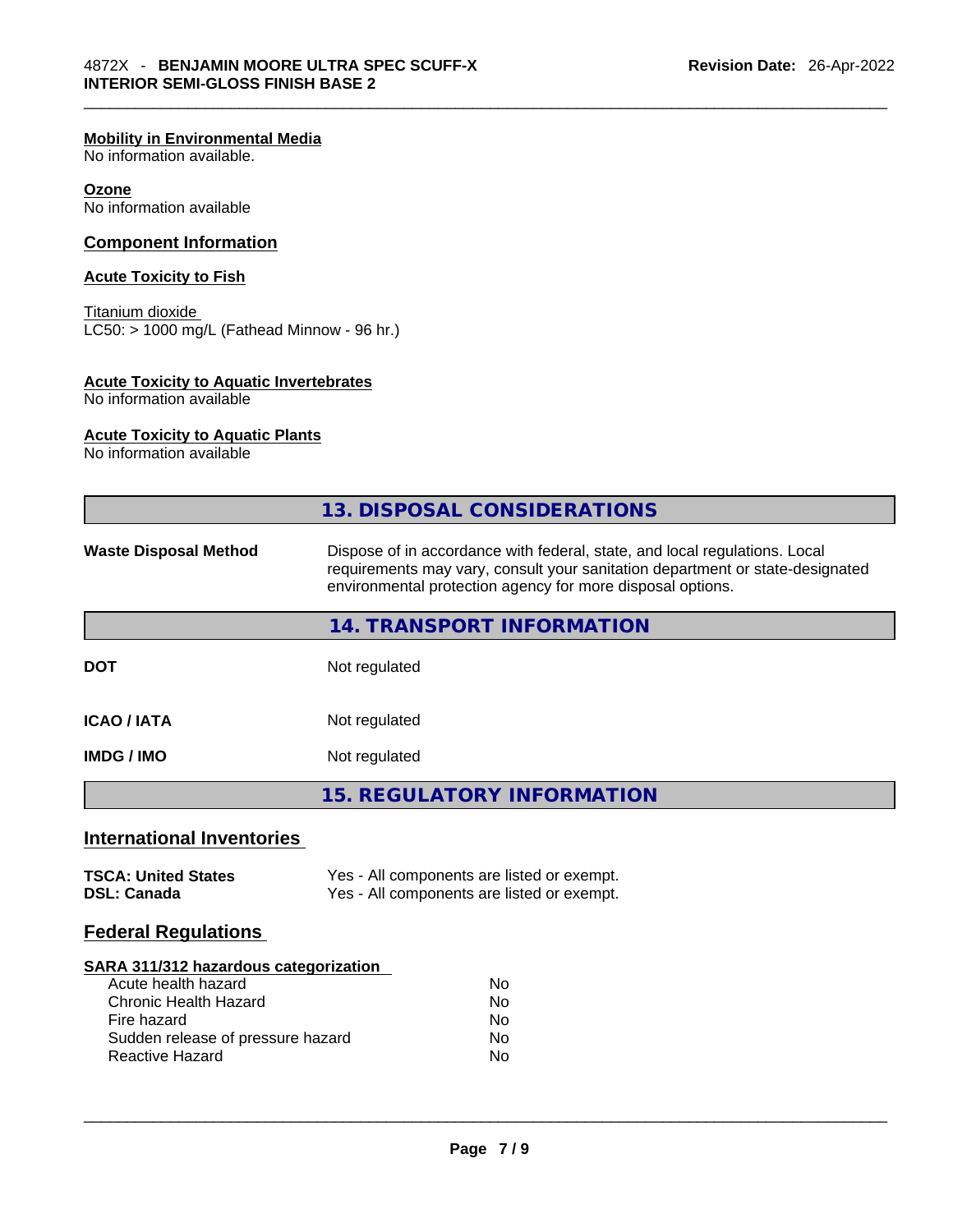# **SARA 313**

Section 313 of Title III of the Superfund Amendments and Reauthorization Act of 1986 (SARA). This product contains a chemical or chemicals which are subject to the reporting requirements of the Act and Title 40 of the Code of Federal Regulations, Part 372:

*None*

# **Clean Air Act,Section 112 Hazardous Air Pollutants (HAPs) (see 40 CFR 61)**

This product contains the following HAPs:

*None*

# **US State Regulations**

# **California Proposition 65**

**WARNING:** This product can expose you to chemicals including Titanium dioxide, which are known to the State of California to cause cancer, and Ethylene glycol which are known to the State of California to cause birth defects or other reproductive harm. For more information go to www.P65Warnings.ca.gov

# **State Right-to-Know**

| <b>Chemical name</b> | <b>Massachusetts</b> | <b>New Jersey</b> | Pennsylvania |
|----------------------|----------------------|-------------------|--------------|
| Titanium dioxide     |                      |                   |              |
| Kaolin               |                      |                   |              |
| Silica amorphous     |                      |                   |              |

#### **Legend**

X - Listed

# **16. OTHER INFORMATION**

**HMIS** - **Health:** 1 **Flammability:** 0 **Reactivity:** 0 **PPE:** -

## **HMIS Legend**

- 0 Minimal Hazard
- 1 Slight Hazard
- 2 Moderate Hazard
- 3 Serious Hazard
- 4 Severe Hazard
- Chronic Hazard

X - Consult your supervisor or S.O.P. for "Special" handling instructions.

Note: The PPE rating has intentionally been left blank. Choose appropriate PPE that will protect employees from the hazards the material will *present under the actual normal conditions of use.* 

*Caution: HMISÒ ratings are based on a 0-4 rating scale, with 0 representing minimal hazards or risks, and 4 representing significant hazards or risks. Although HMISÒ ratings are not required on MSDSs under 29 CFR 1910.1200, the preparer, has chosen to provide them. HMISÒ ratings are to be used only in conjunction with a fully implemented HMISÒ program by workers who have received appropriate HMISÒ training. HMISÒ is a*